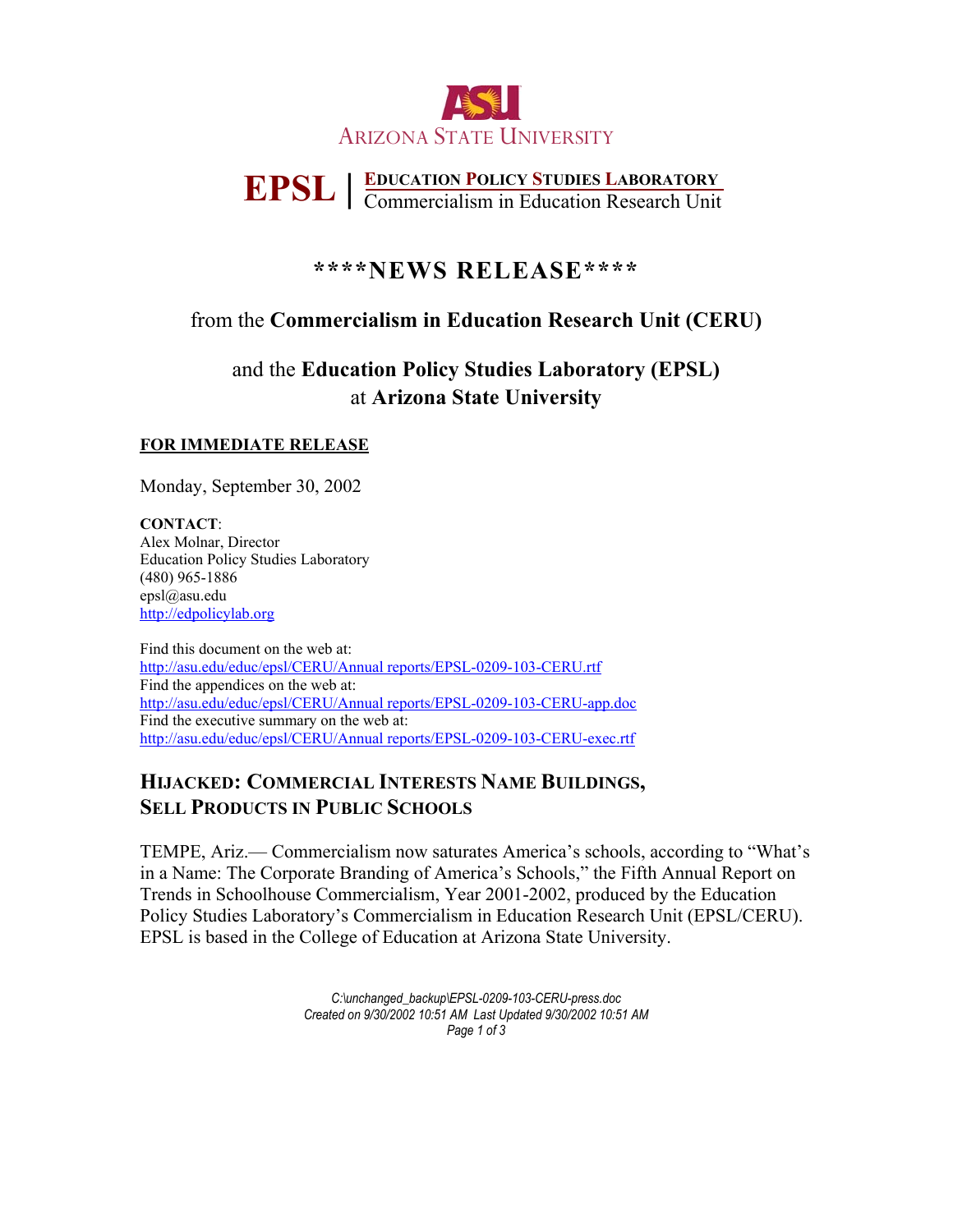The increasing number of schools that sell naming rights to corporations symbolizes the way commercialism has become a routine part of the experience of school children. For example, a school in Brooklawn, N.J., sold naming rights to its new gymnasium to a local supermarket chain, whose name now adorns the facility; Thompson Middle School in Newport, R.I., sought to raise \$1 million for facilities by auctioning off the placement of business names and logos on such things as individual books to entire school buildings, and the Omaha, Neb., school district plans to replace its high school gym floor with up to ten corporate logos at \$10,000 each.

#### **Public Investments Hijacked**

 "Commercial interests have hijacked public investments in schools to promote their self-interests," says the report's author, Professor Alex Molnar. This flood of commercial activity is likely to breed cynicism and to undermine critical thinking and intellectual rigor."

 The report is conducted by doing database searches of popular, business, marketing, and education publications. The most frequent source of citations involving schoolhouse commercialism is the popular press. Business and marketing press sources also yield a substantial number of the citations. The education press, however, appears to largely ignore commercial activity in education, as it has in previous years. The report analyzes eight categories of commercial activity:

- 1. sponsorship of education programs and activities,
- 2. exclusive agreements with marketers to distribute only their products (such as exclusive soft drink dispensing contracts),
- 3. incentive programs that reward students with commercial products for achieving certain academic goals,
- 4. appropriation of public school space by commercial entities promoting their names, brands, logos, etc.,
- 5. sponsorship of educational materials and curricula, often with material biased toward the commercial interests of the supplier,
- 6. electronic marketing targeted at schools and students,
- 7. privatization, and
- 8. fundraising.

For most of the last decade, media references to these eight forms of schoolhouse commercialism have been steadily rising. In 2000-2001 and 2001-2002, however, media citations in a number of categories have declined. Nevertheless, the number of citations found during 2001-2002 is greater than the number of citations recorded in 10 of the preceding 13 years studied.

> *C:\unchanged\_backup\EPSL-0209-103-CERU-press.doc Created on 9/30/2002 10:51 AM Last Updated 9/30/2002 10:51 AM Page 2 of 3*